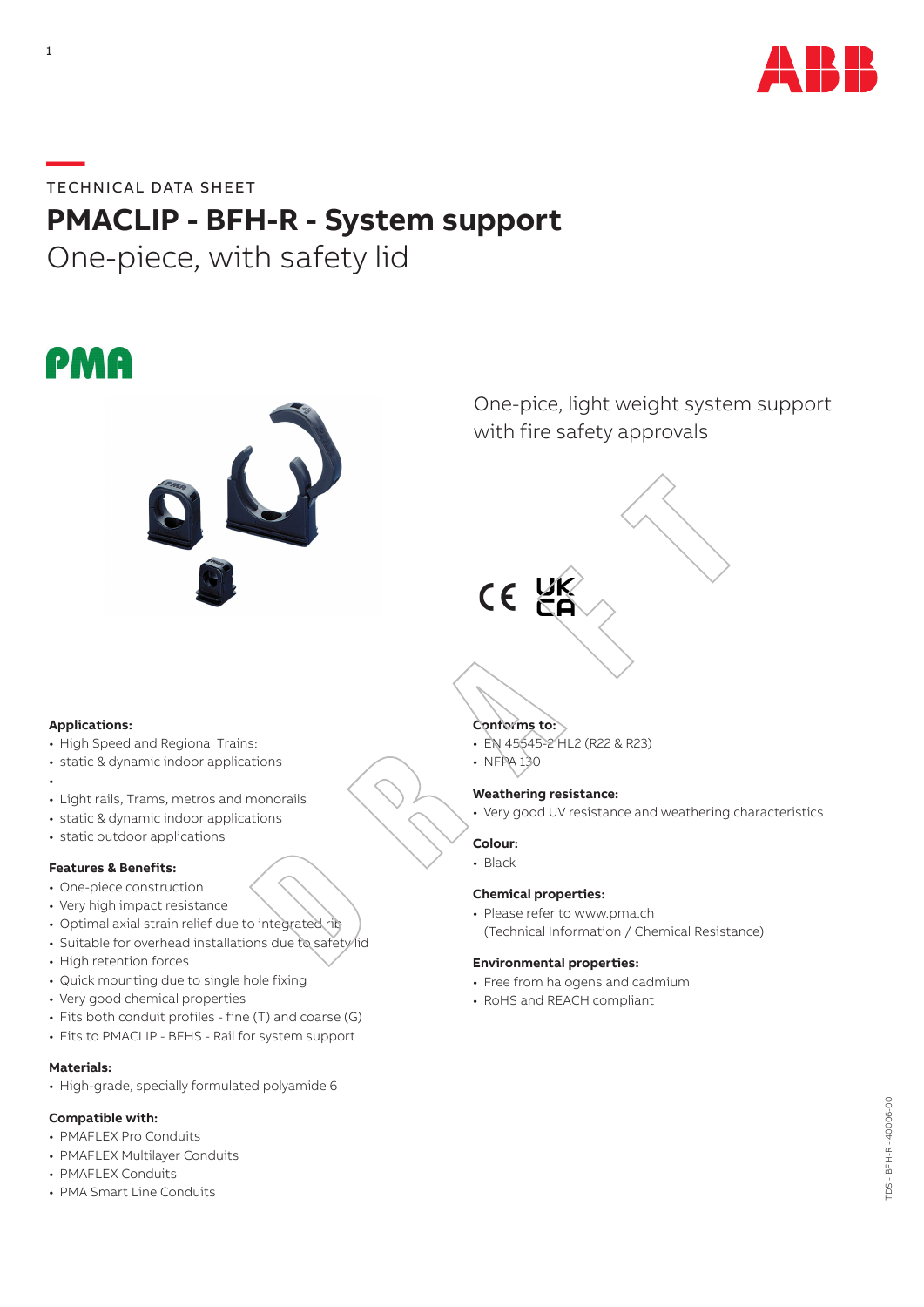| <b>Product selection:</b> |                     |                         |       |      |      |      |                |                     |        |
|---------------------------|---------------------|-------------------------|-------|------|------|------|----------------|---------------------|--------|
| Part no.                  | <b>Conduit size</b> | Dimensions in mm (nom.) |       |      |      |      | Weight         | <b>Packing unit</b> |        |
| black                     | <b>NW</b>           | H                       | Ε     | A    | B    | C    | M              | kg/100 pcs          | pcs/PU |
| <b>BFH-07-R</b>           | 7                   | 13.5                    | 40.5  | 17.0 | 20.0 | 21.5 | M4             | 0.3                 | 100    |
| <b>BFH-10-R</b>           | 10                  | 15.5                    | 47.5  | 20.5 | 20.0 | 24.5 | M <sub>5</sub> | 0.3                 | 100    |
| <b>BFH-12-R</b>           | 12                  | 16.5                    | 54.5  | 24.0 | 20.0 | 27.0 | M <sub>5</sub> | 0.4                 | 100    |
| <b>BFH-17-R</b>           | 17                  | 20.0                    | 68.0  | 30.0 | 20.0 | 34.0 | M <sub>6</sub> | 0.6                 | 100    |
| <b>BFH-23-R</b>           | 23                  | 24.0                    | 85.0  | 38.5 | 20.0 | 42.0 | M <sub>6</sub> | 0.9                 | 100    |
| <b>BFH-29-R</b>           | 29                  | 27.0                    | 99.0  | 45.5 | 20.0 | 48.0 | M <sub>6</sub> | 1.1                 | 100    |
| <b>BFH-36-R</b>           | 36                  | 31.0                    | 119.0 | 55.5 | 20.0 | 56.0 | M <sub>6</sub> | 1.5                 | 50     |
| <b>BFH-48-R</b>           | 48                  | 37.0                    | 143.0 | 67.5 | 20.0 | 68.0 | M6             | 1.9                 | 20     |

Our customer service dept. or local distribution partner will be pleased to help you concerning product availability and lead time